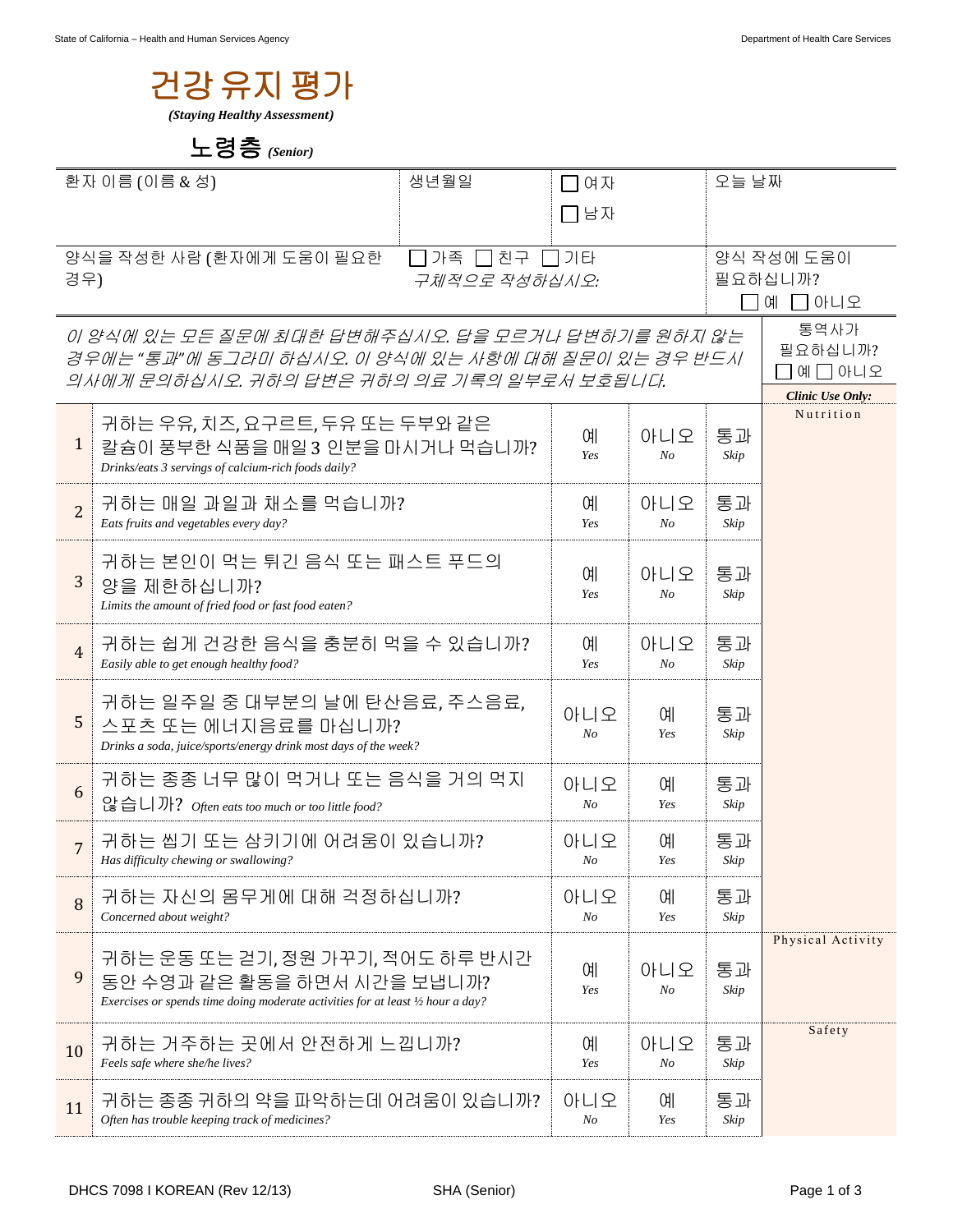| 12 | 가족 또는 친구들이 귀하가 운전하는 것에 대해<br>걱정합니까?<br>Family members/friends worried about her/his driving?                                                                     | 아니오<br>N <sub>O</sub> | 예<br>Yes       | 통과<br>Skip |                               |
|----|------------------------------------------------------------------------------------------------------------------------------------------------------------------|-----------------------|----------------|------------|-------------------------------|
| 13 | 귀하는 최근 자동차 사고를 당한 적이 있습니까?<br>Had any car accidents lately?                                                                                                      | 아니오<br>N <sub>O</sub> | 예<br>Yes       | 통과<br>Skip |                               |
| 14 | 귀하는 때때로 넘어지고 다칩니까, 또는 일어나는 것이<br>어렵습니까? Sometimes falls and hurts self, or has difficulty getting up?                                                            |                       | ΟH<br>Yes      | 통과<br>Skip |                               |
| 15 | 귀하는 지난해 누군가에게 맞거나, 손으로 맞거나,<br>발로 맞거나 또는 육체적으로 해를 입은 적이<br>$\mathfrak{A} \oplus \Box$ ) ? Been hit, slapped, kicked, or physically hurt by someone in past year? | 아니오<br>No             | 예<br>Yes       | 통과<br>Skip |                               |
| 16 | 귀하는 귀하의 집 또는 귀하가 거주하는 장소에 총을<br>보관하고 있습니까?<br>Keeps a gun in house or place where she/he lives?                                                                  | 아니오<br>N <sub>O</sub> | 예<br>Yes       | 통과<br>Skip |                               |
| 17 | 귀하는 매일 이를 닦고 치실을 사용합니까?<br>Brushes and flosses teeth daily?                                                                                                      | 예<br>Yes              | 아니오<br>$N_{O}$ | 통과<br>Skip | Dental Health                 |
| 18 | 귀하는 종종 슬프거나 절망적이거나 화가 나거나<br>걱정을 합니까? Often feels sad, hopeless, angry, or worried?                                                                              | 아니오<br>N <sub>O</sub> | ΟH<br>Yes      | 통과<br>Skip | Mental Health                 |
| 19 | 귀하는 종종 수면 문제가 있습니까?<br>Often has trouble sleeping?                                                                                                               | 아니오<br>N <sub>O</sub> | ΟH<br>Yes      | 통과<br>Skip |                               |
| 20 | 귀하 또는 다른 사람들이 귀하가 기억하는데 문제가<br>있다고 생각합니까?<br>Thinks or others think that she/he is having trouble remembering things?                                            | 아니오<br>No             | 예<br>Yes       | 통과<br>Skip |                               |
| 21 | 귀하는 담배를 피우거나 씹는 담배를 사용합니까?<br>Smokes or chews tobacco?                                                                                                           | 아니오<br>N <sub>O</sub> | 예<br>Yes       | 통과<br>Skip | Alcohol, Tobacco,<br>Drug Use |
| 22 | 친구 또는 가족이 귀하의 집 또는 귀하가 거주하는<br>곳에서 담배를 피웁니까?<br>Friends/family members smoke in house or place where she/he lives?                                               | 아니오<br>N <sub>O</sub> | 예<br>Yes       | 통과<br>Skip |                               |
| 23 | 지난 한 해 동안, 하루에 4 잔 이상의 술을 마신 적이<br>있습니까? Had 4 or more alcohol drinks in one day?                                                                                | 아니오<br>N <sub>O</sub> | 예<br>Yes       | 통과<br>Skip |                               |
| 24 | 귀하는 수면, 휴식, 안정, 기분 증진 또는 체중 감소를<br>도와주는 약 또는 약물을 사용합니까?<br>Uses any drugs/medicines to help sleep, relax, calm down, feel better, or lose weight?                | 아니오<br>N <sub>O</sub> | ΟH<br>Yes      | 통과<br>Skip |                               |
| 25 | 귀하 또는 귀하의 파트너가 클라미디아, 임질, 생식기<br>혹 등과 같은 성병 (STI)에 걸렸을 수 있다고<br>생각하십니까? Thinks she/he or partner could have an STI?                                              | 아니오<br>N <sub>O</sub> | 예<br>Yes       | 통과<br>Skip | Sexual Issues                 |
| 26 | 귀하 또는 귀하의 파트너(들)은 지난해 다른 사람들과<br>성관계를 가진 적이 있습니까?<br>She/he or partner(s) had sex with other people in the past year?                                            | 아니오<br>No             | 예<br>Yes       | 통과<br>Skip |                               |